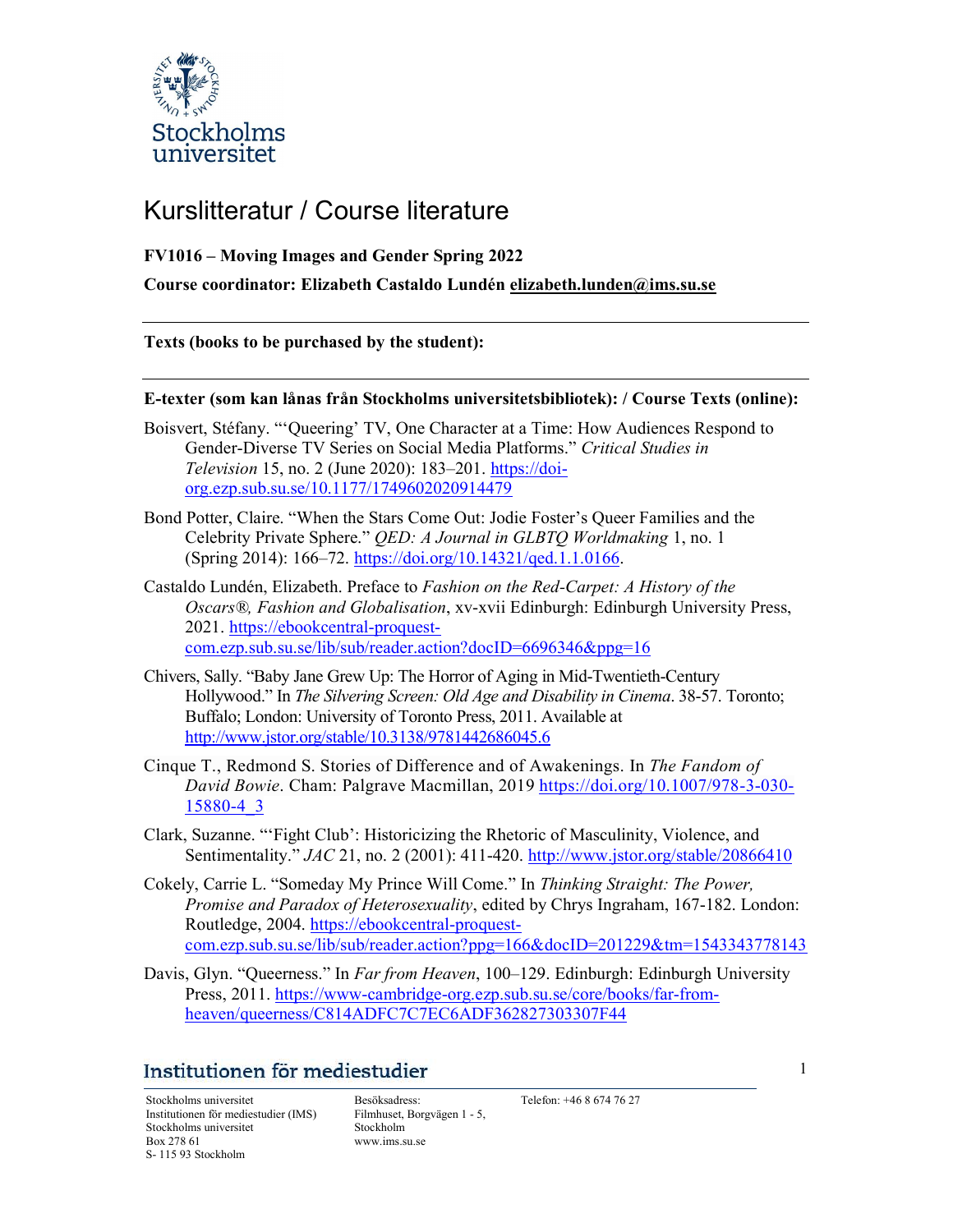

- DeCordova, Richard. "The Emergence of the Star System in America." In Stardom and Celebrity: A Reader, 132-140. London: Sage, 2014. http://dx.doi.org.ezp.sub.su.se/10.4135/9781446269534.n14
- Doty, Alexander. Making Things Perfectly Queer: Interpreting Mass Culture, xi-xix, 1-16. Minneapolis: University of Minnesota Press, 1993. https://ebookcentral-proquestcom.ezp.sub.su.se/lib/sub/reader.action?docID=310246&ppg=12
- Edwards, Tim. "Lone Wolves: Masculinity, Cinema, and the Man Alone." In The Routledge Companion to Media & Gender, 36-40. London: Routledge, 2014. https://ezp.sub.su.se/login?url=http://search.ebscohost.com/login.aspx?direct=true&db= nlebk&AN=675584&site=ehost-live&scope=site&ebv=EK&ppid=Page-\_\_-36
- Gallager, Margaret. "Media and the Representation of Gender." In The Routledge Companion to Media & Gender, 26-30. London: Routledge, 2014. https://ezp.sub.su.se/login?url=http://search.ebscohost.com/login.aspx?direct=true&db= nlebk&AN=675584&site=ehost-live&scope=site&ebv=EK&ppid=Page-\_\_-26
- Goltz, Dustin Bradley. "Weighted Expectations upon Jodie Foster's '[I'm Not] Coming Out [to You] Speech." *QED: A Journal in GLBTQ Worldmaking* 1, no. 1 (spring 2014): 180–87. https://doi.org/10.14321/qed.1.1.0180.

Hill Collins, Patricia and Silma Bilge. Intersectionality: Key Concepts, 12-27, 44-56. Cambridge: Polity, 2016. https://ezp.sub.su.se/login?url=http://search.ebscohost.com/login.aspx?direct=true&db= nlebk&AN=1362329&site=ehost-live&scope=site&ebv=EK&ppid=Page-\_\_-44

- Ingraham, Chrys. "Sexuality, Heterosexuality and Gender Hierarchy: Getting Our Priorities Straight." Thinking Straight: The Power, Promise and Paradox of Heterosexuality, 15- 37. New York: Routledge, 2004. https://ebookcentral-proquestcom.ezp.sub.su.se/lib/sub/detail.action?docID=201229
- Jenner, Mareike. "Netflix Marketing: The Binge and Diversity." In Netflix and the Reinvention of Television, 161-182. Charm, Switzerland: Palgrave Macmillan, 2018. https://doi-org.ezp.sub.su.se/10.1007/978-3-319-94316-9\_9
- Johnson, Julia, and Kimberlee Pérez. "Queerness May Have Dodged a Bullet: Jodie Foster's Neoliberal 'Coming-Out' Rhetoric and the Politics of Visibility." QED: A Journal in GLBTQ Worldmaking 1, no. 1 (spring 2014): 199– 208. https://doi.org/10.14321/qed.1.1.0199.
- King, Barry. "The Star and the Commodity: Notes Towards a Performance Theory of Stardom. Cultural Studies 1, issue 2 (1987): 145-161. https://doi.org/10.1080/09502388700490111
- Larsson, Mariah, and Marklund, Anders, eds. Swedish Film: An Introduction and a Reader, 216-218, 263-269. Lund: Nordic Academic Press, 2007. https://ebookcentral-proquestcom.ezp.sub.su.se/lib/sub/reader.action?docID=862793&ppg=216

# Institutionen för mediestudier

Stockholms universitet Besöksadress: Telefon: +46 8 674 76 27 Institutionen för mediestudier (IMS) Stockholms universitet Box 278 61 S- 115 93 Stockholm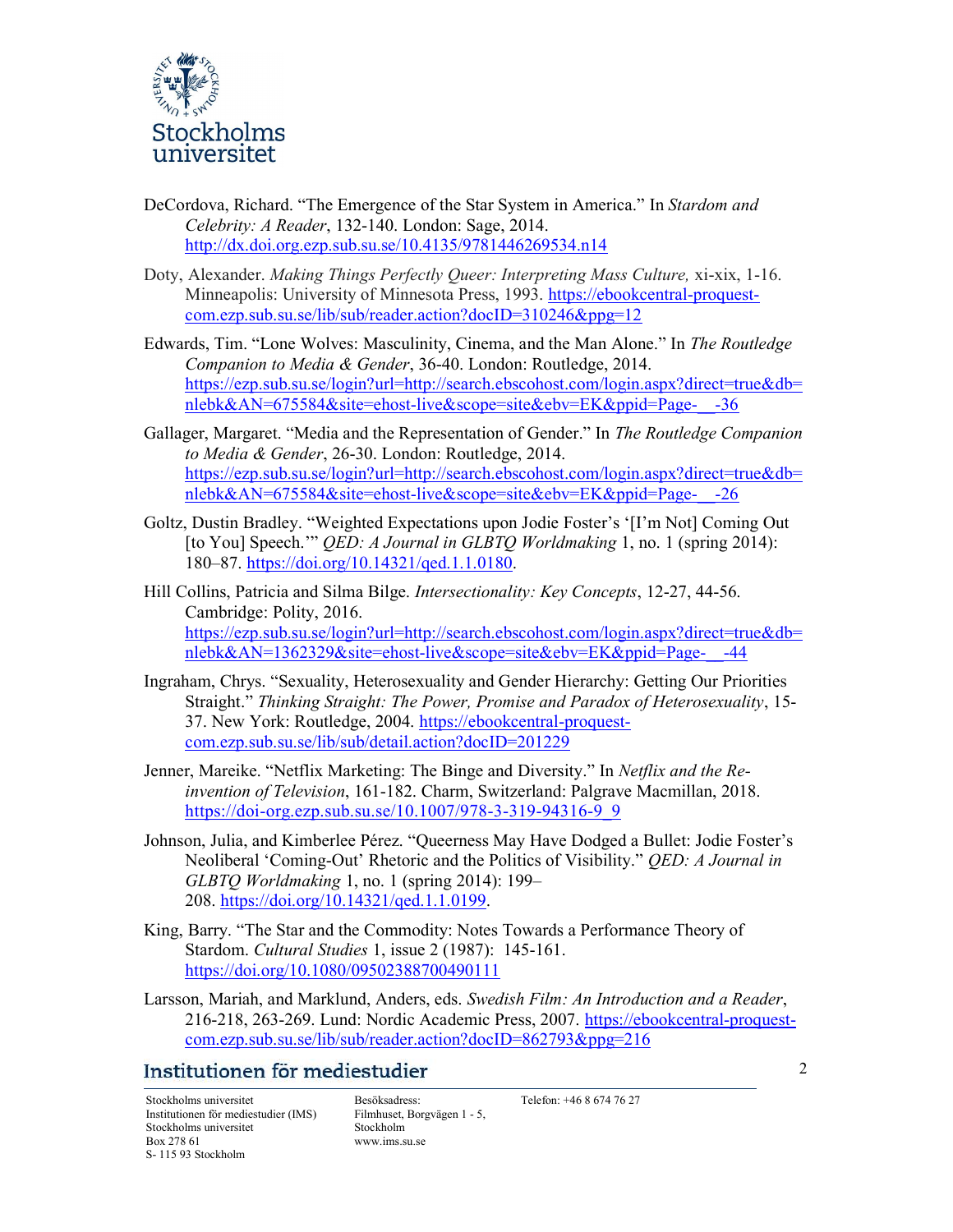

- LeMaster, Benny. "Relationally Out: A Case For and Against the Closet." QED: A Journal in GLBTQ Worldmaking 1, no. 1 (Spring 2014): 188– 92. https://doi.org/10.14321/qed.1.1.0188.
- Luciano, Dana. "Coming Around Again: The Queer Momentum of Far from Heaven." GLQ 13: 2-3. (2007): 249-272. https://lucian.uchicago.edu/blogs/politicalfeeling/files/2007/09/glq132luciano.pdf
- Malhotra, Sheena. "Resisting the Mark: Shifting Identities and Assumptions in Foster's Coming Out Speech." *OED: A Journal in GLBTO Worldmaking* 1, no. 1 (spring 2014): 173–79. https://doi.org/10.14321/qed.1.1.0173.
- Malin, Brenton J. "Policing the Crisis of Masculinity: Media and Masculinity in the Dawn of the New Century." In The Routledge Companion to Media & Gender. London: Routledge, 2014. https://ezp.sub.su.se/login?url=http://search.ebscohost.com/login.aspx?direct=true&db= nlebk&AN=675584&site=ehost-live&scope=site&ebv=EK&ppid=Page-\_\_-332
- Minjie Li. "Transitioning Together: Negotiating Transgender Subjectivity with Family and Other Trans People on Reality Television." Journal of Homosexuality, (2019) DOI: 10.1080/00918369.2019.1657750
- Mulvey, Laura. "Visual Pleasure and Narrative Cinema." Screen 16, Issue 3 (Autumn 1975): 6–18. https://doi-org.ezp.sub.su.se/10.1093/screen/16.3.6
- Nealon, Jeffrey, and Searls Giroux, Susan. The Theory Toolbox: Critical Concepts for the Humanities, Arts, & Social Sciences, 93-105, 171-206, 255-268. Lanham, MD: Rowman & Littlefield Publishers, 2011. https://ebookcentral-proquestcom.ezp.sub.su.se/lib/sub/reader.action?docID=718691&ppg=1
- Orgeron, Marsha. "Making 'It' in Hollywood: Clara Bow, Fandom, and Consumer Culture." Cinema Journal 42, no. 4 (2003): 76-97. http://www.jstor.org/stable/1566529
- Rowe, Karen E. "Feminism and Fairy Tales." Women's Studies: An Interdisciplinary Journal 6, no. 3 (1979): 237-257. https://doi.org/10.1080/00497878.1979.9978487
- Sharot, Stephen. "The 'New Woman', Star Personas, and Cross-Class Romance Films in 1920s America." Journal of Gender Studies 19, issue 1, (2010): 73-86. https://doiorg.ezp.sub.su.se/10.1080/09589230903525452
- Stacey, Jackie. "With Stars in Their Eyes: Female Spectators and the Paradoxes of Consumption." In Stardom and Celebrity: A Reader, 313-325. London: SAGE Publications Ltd, 2007. http://dx.doi.org.ezp.sub.su.se/10.4135/9781446269534.n29
- Usher, Nikki. "Anderson Cooper and Jodie Foster: The Glass Closet and Gay Visibility in the Media." QED: A Journal in GLBTQ Worldmaking 1, no. 1 (spring 2014): 193– 198. https://doi.org/10.14321/qed.1.1.0193.

## Institutionen för mediestudier

Stockholms universitet Besöksadress: Telefon: +46 8 674 76 27 Institutionen för mediestudier (IMS) Stockholms universitet Box 278 61 S- 115 93 Stockholm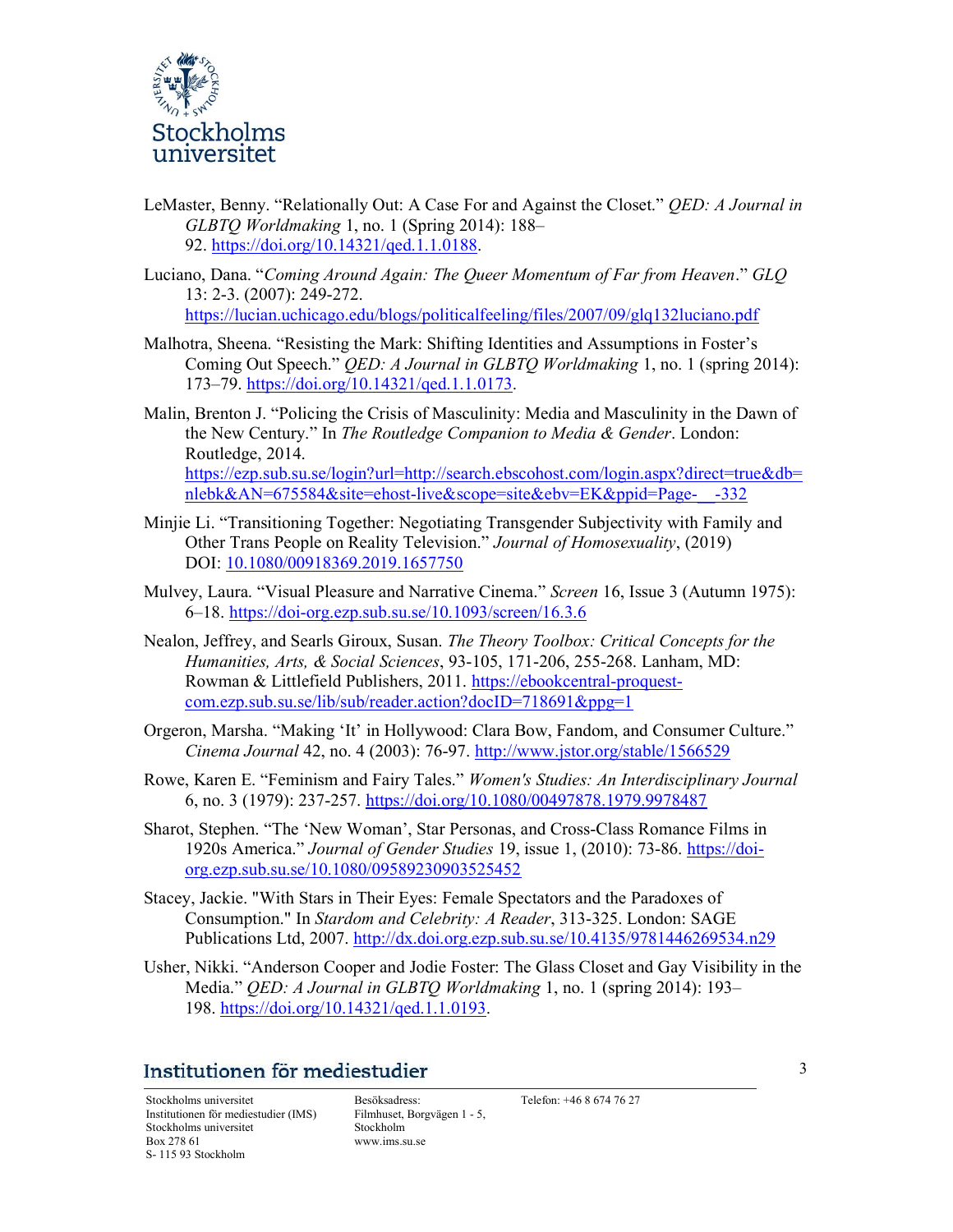

- Williams, Linda. "Film Bodies: Gender, Genre, and Excess." Film Quarterly 44, 4 (1991): 2-13 https://doi.org/10.2307/1212758
- Young, Elizabeth. "*The Silence of the Lambs* and the Flaying of Feminist Theory." *Camera* Obscura 9, issue 3 (September 1991): 4–35. Doi: https://doiorg.ezp.sub.su.se/10.1215/02705346-9-3\_27-4
- Zimmer, Catherine. "Histories of The Watermelon Woman: Reflexivity between Race and Gender." Camera Obscura 23, no. 2 (2008): 41-66. https://doi.org/10.1215/02705346- 2008-002

Texter som tillhandahålls av institutionen (i kompendium eller på Athena): / Course texts provided by the Department (in course pack or on Athena):

- Carroll, Noël. Theorizing the Moving Image, 260-274. Cambridge: Cambridge University Press, 1996.
- Curubeto, Diego. ""Meat on Meat!"." In Mondo Macabro: Weird & Wonderful Cinema around the World, edited by Pete Tombs, 129-135. New York: St. Martin's Griffin, 1997.
- Dyer, Richard. The Matter of Images: Essays on Representation, 1-5, 11-19, 110-118, 2<sup>nd</sup> ed. London: Routledge, 2002.
- Mulvey, Laura. "Afterthoughts on 'Visual Pleasure and Narrative Cinema' Inspired by King Vidor's Duel in the Sun (1946)." In Visual and Other Pleasures, 28-29. London: Palgrave Macmillan, 1989.
- Petro, Patrice. "Classical Feminist Film Theory: Then and (Mostly) Now." In The Routledge Companion to Cinema & Gender, 15-24. London: Routledge, 2016.
- Ruétalo, Victoria. "Temptations. Isabel Sarli Exposed." In Latsploitation, Exploitation Cinemas and Latin America, edited by Dolores Tierney and Victoria Ruétalo, 201-14. New York: Routledge 2011.
- Sims, Yvonne D. Introduction to Women of Blaxploitation: How the Black Action Film Heroine Changed American Popular Culture, 7-23. Jefferson, N.C.: McFarland, 2006.
- Staiger, Janet. Perverse Spectators: The Practices of Film Reception, 161-178. New York: New York University Press, 2000.
- Weiss, Andrea. "'A Queer Feeling When I Look at You': Hollywood Stars and Lesbian Spectatorship in the 1930s." In Stardom: Industry of Desire, edited by Christine Gledhill, 283-299. London: Routledge, 1991.

## Institutionen för mediestudier

Stockholms universitet Besöksadress: Telefon: +46 8 674 76 27 Institutionen för mediestudier (IMS) Stockholms universitet Box 278 61 S- 115 93 Stockholm